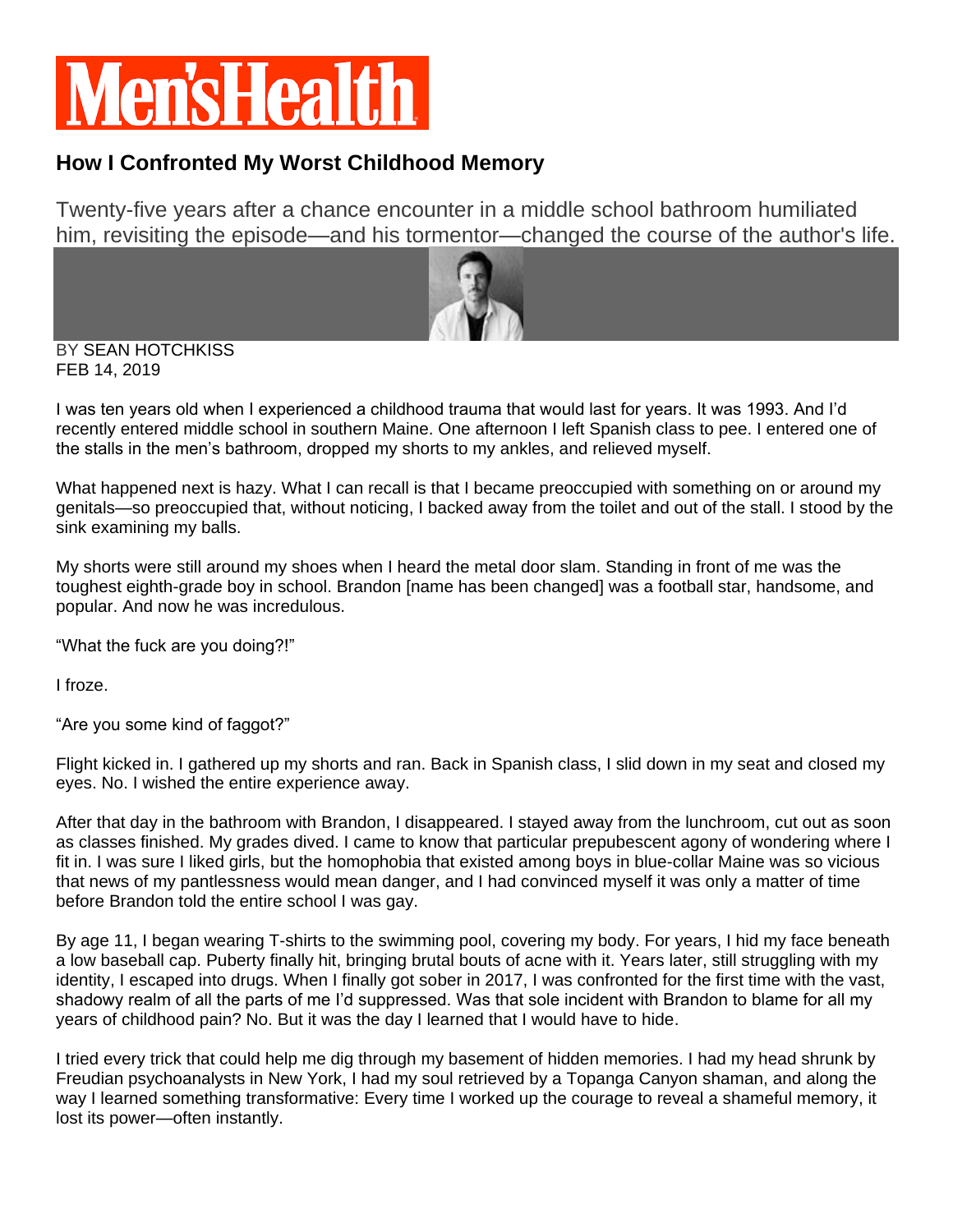## **en'sHealt**

Adults understand that crappy childhood experiences are as common as chicken pox. But kids don't. By uncovering all the parts of ourselves we've hidden, we soothe the awkward sixth-grader in us who was sure his brand of torture was unique.

One afternoon during a breathing exercise with my therapist in Beverly Hills, I remembered Brandon. I couldn't believe how long I'd repressed the memory, or how strongly the feelings came back. I felt my whole body go rigid. Hesitantly, I revealed to my doc what had happened that day in the bathroom, and the way the shame had haunted me in the years following.

I went home and Googled Brandon's name, and a Facebook page came up. Had to be him. I kept searching and found his email address. I typed an email: I was a classmate of his from middle school. I had a memory I wanted to corroborate with him, and would he be willing to talk?

Two hours later, a text arrived: It's Brandon reaching out to you.

I felt a familiar clenching in my chest.

I pulled off the highway and sucked in deep breaths. I thought I might hyperventilate. In all my fantasies of how this might go down, I'd never gotten to the part where I would actually have to speak to him.

I spent two hours crafting the perfect text message. That evening, I finally mustered the courage to hit send. Less than five seconds after the text landed, Brandon called. Startled, I picked up.

"Yo."

It was the same deep voice that'd been replaying in my brain for months.

"Hey, Brandon," I said. "Thanks for—"

"What's up?" he asked. Cool, aloof. "Refresh my memory."

When I finished telling my story, he paused for what felt like an hour.

"I came from home economics," he said, in what sounded like disbelief. "I came into the bathroom and, yeah, there you were, with your pants down. I was scared. I thought, Jesus, this kid is flashing me! I didn't know what to do!"

I laughed. He laughed.

"I told the kid who sat next to me in home ec about it," he said. "But I never spoke or thought about it again."

Then he asked, "Was I mean?"

When I explained to him what he'd said, his voice dropped. "Man," he said. "That was wrong."

Then he asked, "Why were you in therapy?"

I told him about my struggle with addiction.

"No kidding," he said. "I've been there too."